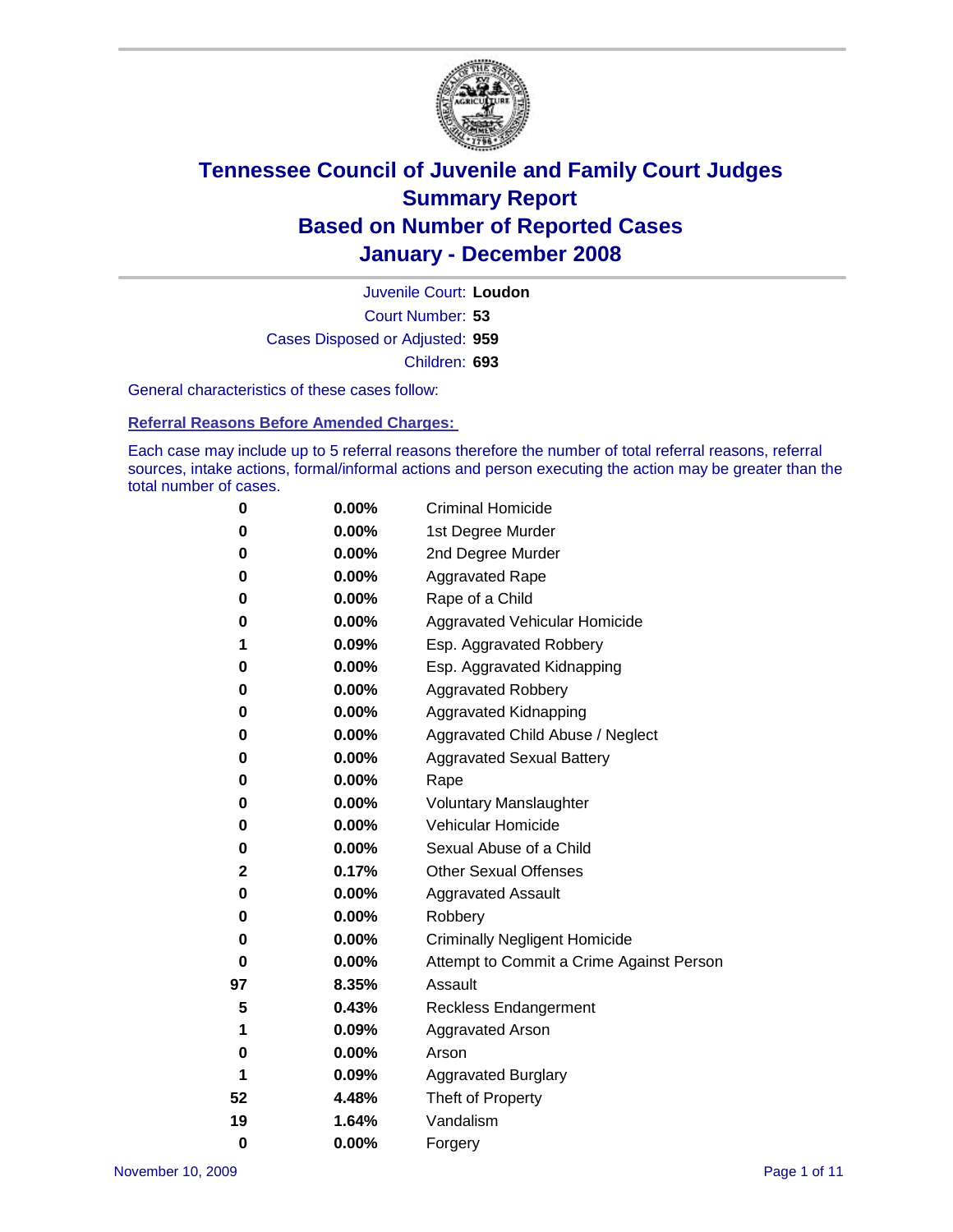

Court Number: **53** Juvenile Court: **Loudon** Cases Disposed or Adjusted: **959** Children: **693**

#### **Referral Reasons Before Amended Charges:**

Each case may include up to 5 referral reasons therefore the number of total referral reasons, referral sources, intake actions, formal/informal actions and person executing the action may be greater than the total number of cases.

| 0           | 0.00%    | <b>Worthless Checks</b>                                     |
|-------------|----------|-------------------------------------------------------------|
| 0           | 0.00%    | Illegal Possession / Fraudulent Use of Credit / Debit Cards |
| 3           | 0.26%    | <b>Burglary</b>                                             |
| $\mathbf 2$ | 0.17%    | Unauthorized Use of a Vehicle                               |
| $\bf{0}$    | 0.00%    | <b>Cruelty to Animals</b>                                   |
| 0           | 0.00%    | Sale of Controlled Substances                               |
| $\bf{0}$    | 0.00%    | <b>Other Drug Offenses</b>                                  |
| 60          | 5.16%    | Possession of Controlled Substances                         |
| $\mathbf 0$ | $0.00\%$ | <b>Criminal Attempt</b>                                     |
| 4           | 0.34%    | Carrying Weapons on School Property                         |
| 1           | 0.09%    | Unlawful Carrying / Possession of a Weapon                  |
| 1           | 0.09%    | <b>Evading Arrest</b>                                       |
| 0           | 0.00%    | Escape                                                      |
| 6           | 0.52%    | Driving Under Influence (DUI)                               |
| 52          | 4.48%    | Possession / Consumption of Alcohol                         |
| 11          | 0.95%    | Resisting Stop, Frisk, Halt, Arrest or Search               |
| 0           | 0.00%    | <b>Aggravated Criminal Trespass</b>                         |
| 6           | 0.52%    | Harassment                                                  |
| 1           | 0.09%    | Failure to Appear                                           |
| 1           | 0.09%    | Filing a False Police Report                                |
| 4           | 0.34%    | Criminal Impersonation                                      |
| 6           | 0.52%    | <b>Disorderly Conduct</b>                                   |
| $\mathbf 2$ | 0.17%    | <b>Criminal Trespass</b>                                    |
| 0           | 0.00%    | <b>Public Intoxication</b>                                  |
| 0           | 0.00%    | Gambling                                                    |
| 222         | 19.10%   | Traffic                                                     |
| 3           | 0.26%    | <b>Local Ordinances</b>                                     |
| 1           | $0.09\%$ | Violation of Wildlife Regulations                           |
| 0           | 0.00%    | Contempt of Court                                           |
| 117         | 10.07%   | Violation of Probation                                      |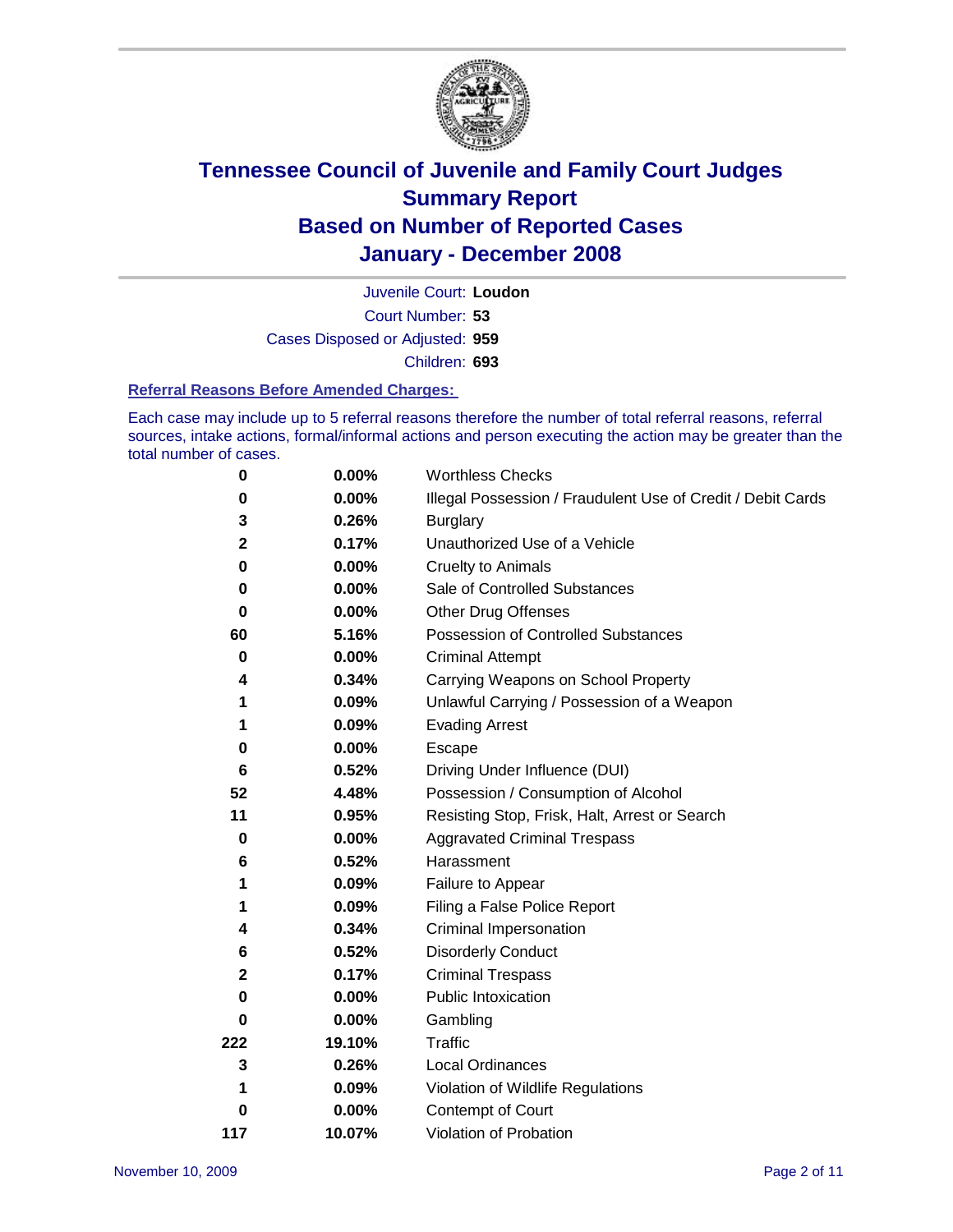

Court Number: **53** Juvenile Court: **Loudon** Cases Disposed or Adjusted: **959** Children: **693**

#### **Referral Reasons Before Amended Charges:**

Each case may include up to 5 referral reasons therefore the number of total referral reasons, referral sources, intake actions, formal/informal actions and person executing the action may be greater than the total number of cases.

| 1,162 | 100.00% | <b>Total Referrals</b>                 |
|-------|---------|----------------------------------------|
| 0     | 0.00%   | Other                                  |
| 0     | 0.00%   | <b>Consent to Marry</b>                |
| 0     | 0.00%   | <b>Request for Medical Treatment</b>   |
| 0     | 0.00%   | <b>Child Support</b>                   |
| 0     | 0.00%   | Paternity / Legitimation               |
| 0     | 0.00%   | Visitation                             |
| 0     | 0.00%   | Custody                                |
| 0     | 0.00%   | <b>Foster Care Review</b>              |
| 0     | 0.00%   | <b>Administrative Review</b>           |
| 0     | 0.00%   | <b>Judicial Review</b>                 |
| 0     | 0.00%   | Violation of Informal Adjustment       |
| 0     | 0.00%   | <b>Violation of Pretrial Diversion</b> |
| 0     | 0.00%   | <b>Termination of Parental Rights</b>  |
| 16    | 1.38%   | Dependency / Neglect                   |
| 0     | 0.00%   | <b>Physically Abused Child</b>         |
| 0     | 0.00%   | <b>Sexually Abused Child</b>           |
| 23    | 1.98%   | Violation of Curfew                    |
| 3     | 0.26%   | Violation of a Valid Court Order       |
| 73    | 6.28%   | Possession of Tobacco Products         |
| 1     | 0.09%   | Out-of-State Runaway                   |
| 25    | 2.15%   | In-State Runaway                       |
| 292   | 25.13%  | Truancy                                |
| 48    | 4.13%   | Unruly Behavior                        |
| 0     | 0.00%   | Violation of Aftercare                 |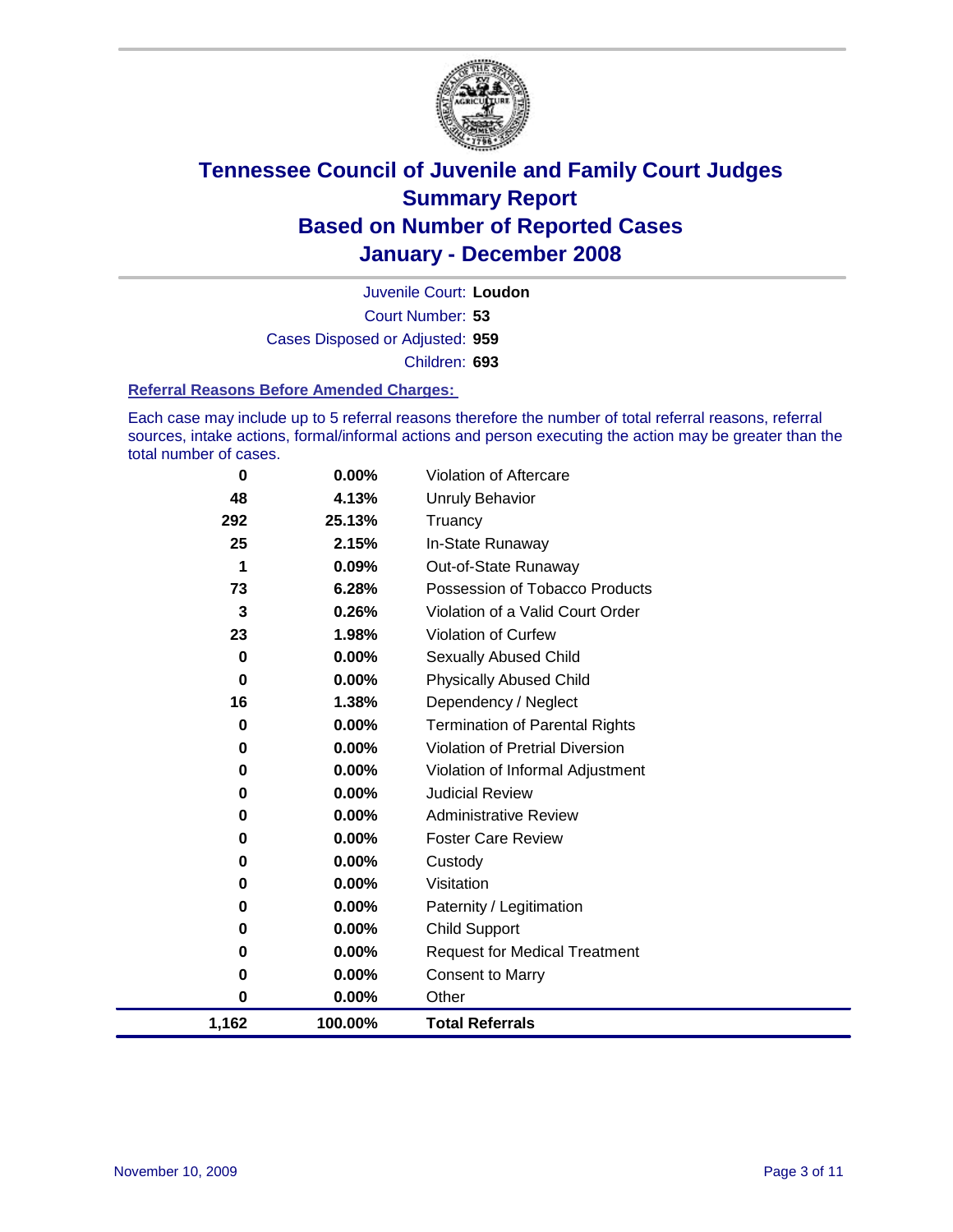

|                            |                                 | Juvenile Court: Loudon |  |
|----------------------------|---------------------------------|------------------------|--|
|                            |                                 | Court Number: 53       |  |
|                            | Cases Disposed or Adjusted: 959 |                        |  |
|                            |                                 | Children: 693          |  |
| <b>Referral Sources: 1</b> |                                 |                        |  |
| 568                        | 48.88%                          | Law Enforcement        |  |
| 44                         | $3.79\%$                        | Parents                |  |

| 1,162 | 100.00%  | <b>Total Referral Sources</b>     |
|-------|----------|-----------------------------------|
| 51    | 4.39%    | Other                             |
| 0     | 0.00%    | <b>Unknown</b>                    |
| 0     | 0.00%    | Hospital                          |
| 0     | 0.00%    | Child & Parent                    |
| 9     | 0.77%    | Victim                            |
| 0     | 0.00%    | <b>Other Court</b>                |
| 0     | 0.00%    | Social Agency                     |
| 62    | 5.34%    | <b>Court Staff</b>                |
| 0     | $0.00\%$ | <b>District Attorney's Office</b> |
| 0     | 0.00%    | <b>Other State Department</b>     |
| 3     | 0.26%    | DCS                               |
| 0     | 0.00%    | <b>CSA</b>                        |
| 425   | 36.57%   | School                            |
| 0     | 0.00%    | Self                              |
| 0     | 0.00%    | Relatives                         |
| 44    | 3.79%    | Parents                           |

### **Age of Child at Referral: 2**

| 240<br>221<br>0<br>0 | 34.63%<br>31.89%<br>$0.00\%$<br>0.00% | Ages 15 through 16<br>Ages 17 through 18<br>Ages 19 and Over<br><b>Unknown</b> |
|----------------------|---------------------------------------|--------------------------------------------------------------------------------|
|                      |                                       |                                                                                |
|                      |                                       |                                                                                |
|                      |                                       |                                                                                |
|                      |                                       |                                                                                |
| 108                  | 15.58%                                | Ages 13 through 14                                                             |
| 37                   | 5.34%                                 | Ages 11 through 12                                                             |
| 87                   | 12.55%                                | Ages 10 and Under                                                              |
|                      |                                       |                                                                                |

<sup>1</sup> If different than number of Referral Reasons (1162), verify accuracy of your court's data.

One child could be counted in multiple categories, verify accuracy of your court's data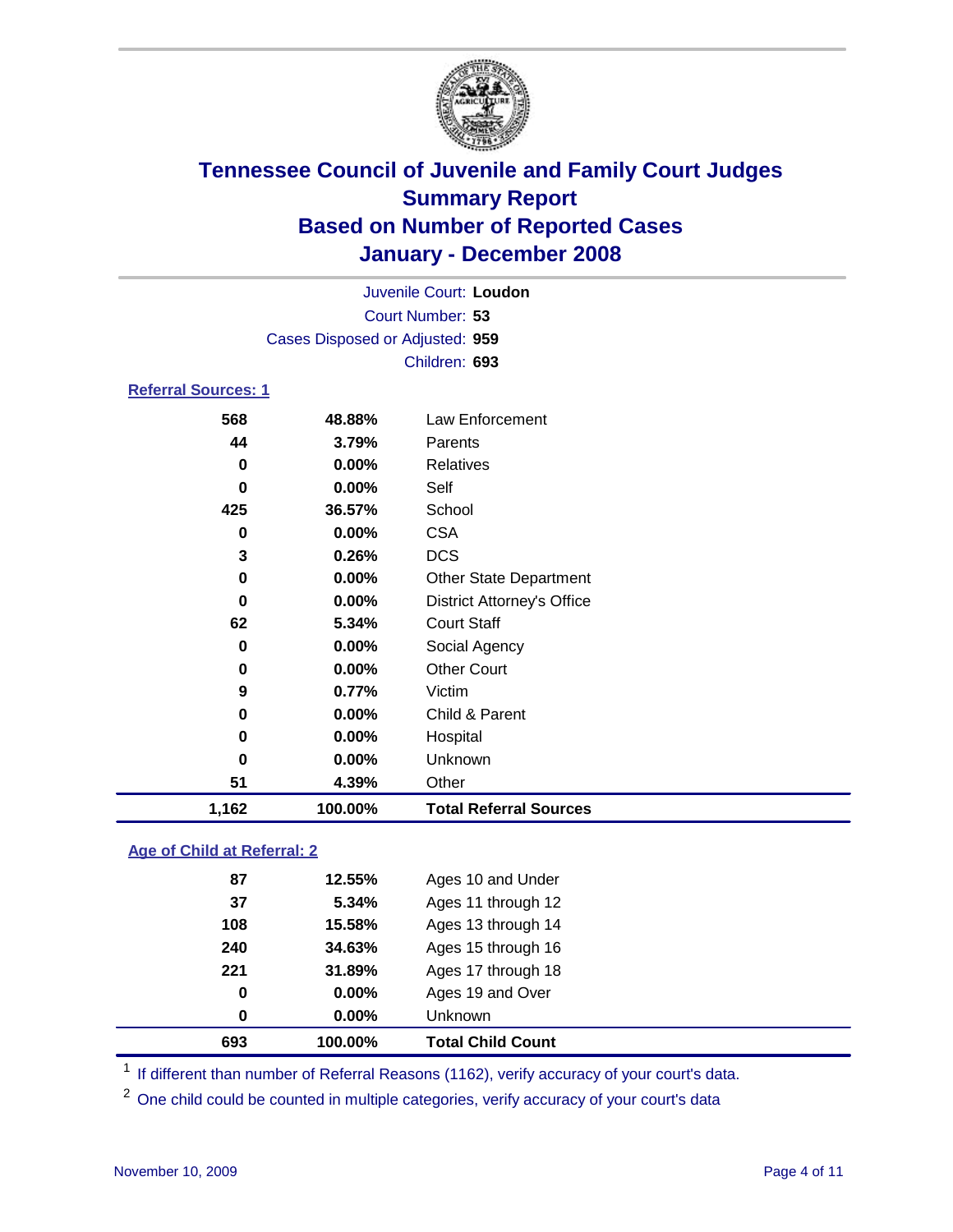

|                                         |                                 | Juvenile Court: Loudon   |
|-----------------------------------------|---------------------------------|--------------------------|
|                                         |                                 | Court Number: 53         |
|                                         | Cases Disposed or Adjusted: 959 |                          |
|                                         |                                 | Children: 693            |
| Sex of Child: 1                         |                                 |                          |
| 418                                     | 60.32%                          | Male                     |
| 275                                     | 39.68%                          | Female                   |
| $\bf{0}$                                | 0.00%                           | Unknown                  |
| 693                                     | 100.00%                         | <b>Total Child Count</b> |
| Race of Child: 1                        |                                 |                          |
| 680                                     | 98.12%                          | White                    |
| 8                                       | 1.15%                           | African American         |
| $\bf{0}$                                | 0.00%                           | Native American          |
| 1                                       | 0.14%                           | Asian                    |
| 4                                       | 0.58%                           | Mixed                    |
| $\bf{0}$                                | 0.00%                           | Unknown                  |
| 693                                     | 100.00%                         | <b>Total Child Count</b> |
| <b>Hispanic Origin: 1</b>               |                                 |                          |
| 71                                      | 10.25%                          | Yes                      |
| 622                                     | 89.75%                          | <b>No</b>                |
| $\mathbf 0$                             | 0.00%                           | Unknown                  |
| 693                                     | 100.00%                         | <b>Total Child Count</b> |
| <b>School Enrollment of Children: 1</b> |                                 |                          |
| 651                                     | 93.94%                          | Yes                      |
| 34                                      | 4.91%                           | No                       |
| 8                                       | 1.15%                           | Unknown                  |
| 693                                     | 100.00%                         | <b>Total Child Count</b> |

One child could be counted in multiple categories, verify accuracy of your court's data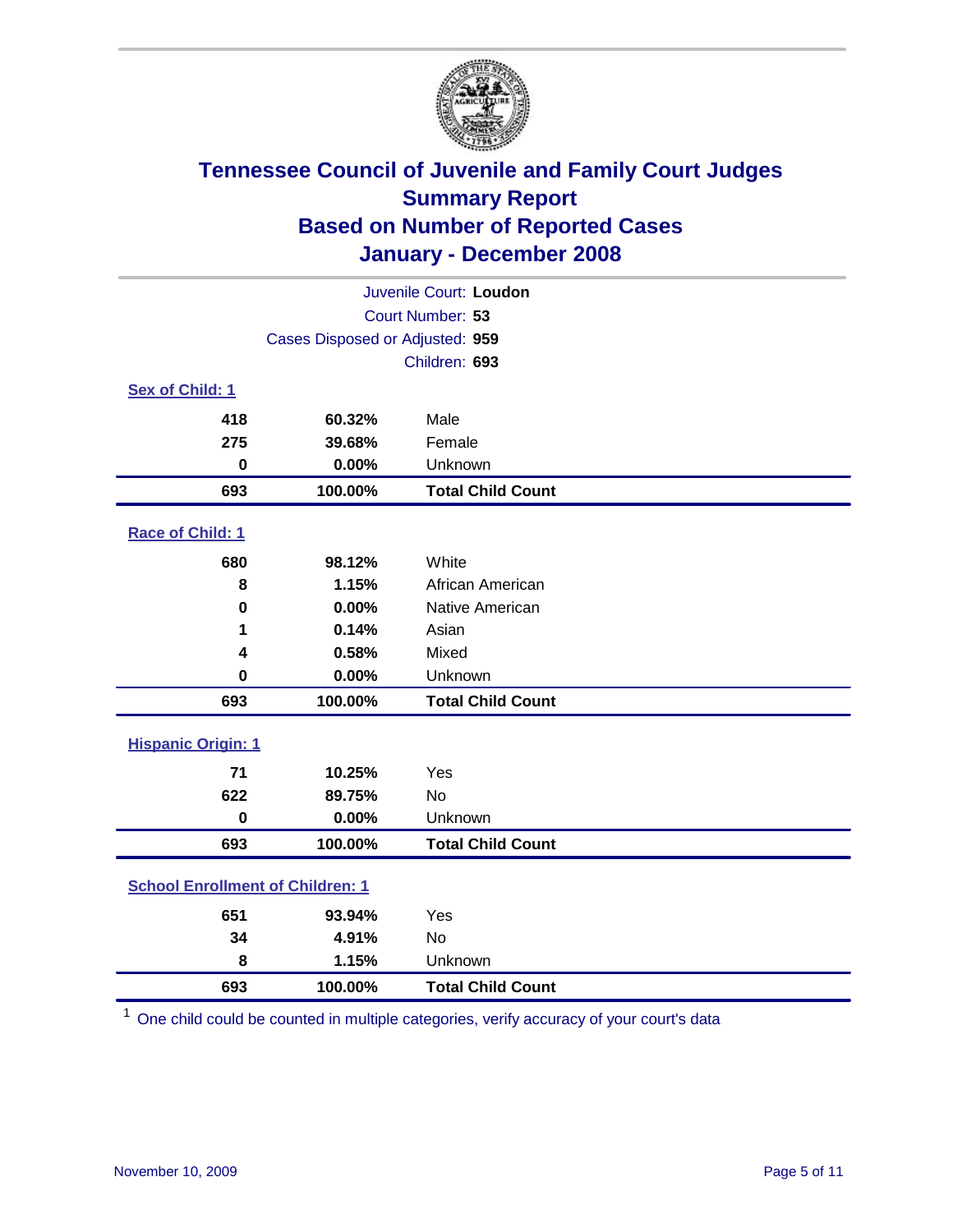

Court Number: **53** Juvenile Court: **Loudon** Cases Disposed or Adjusted: **959** Children: **693**

#### **Living Arrangement of Child at Time of Referral: 1**

| 693          | 100.00% | <b>Total Child Count</b>     |
|--------------|---------|------------------------------|
| 0            | 0.00%   | Other                        |
| 4            | 0.58%   | Unknown                      |
| $\mathbf{2}$ | 0.29%   | Independent                  |
| 0            | 0.00%   | In an Institution            |
| $\mathbf{2}$ | 0.29%   | In a Residential Center      |
| 1            | 0.14%   | In a Group Home              |
| 4            | 0.58%   | With Foster Family           |
| 25           | 3.61%   | With Adoptive Parents        |
| 47           | 6.78%   | <b>With Relatives</b>        |
| 50           | 7.22%   | With Father                  |
| 217          | 31.31%  | With Mother                  |
| 119          | 17.17%  | With Mother and Stepfather   |
| 19           | 2.74%   | With Father and Stepmother   |
| 203          | 29.29%  | With Both Biological Parents |
|              |         |                              |

#### **Type of Detention: 2**

| 959          | 100.00%  | <b>Total Detention Count</b> |  |
|--------------|----------|------------------------------|--|
| 0            | $0.00\%$ | Other                        |  |
| 767          | 79.98%   | Does Not Apply               |  |
| 0            | $0.00\%$ | Unknown                      |  |
| 0            | 0.00%    | <b>Psychiatric Hospital</b>  |  |
| 0            | 0.00%    | Jail - No Separation         |  |
| 0            | $0.00\%$ | Jail - Partial Separation    |  |
| 0            | $0.00\%$ | Jail - Complete Separation   |  |
| 190          | 19.81%   | Juvenile Detention Facility  |  |
| $\mathbf{2}$ | 0.21%    | Non-Secure Placement         |  |
|              |          |                              |  |

<sup>1</sup> One child could be counted in multiple categories, verify accuracy of your court's data

<sup>2</sup> If different than number of Cases (959) verify accuracy of your court's data.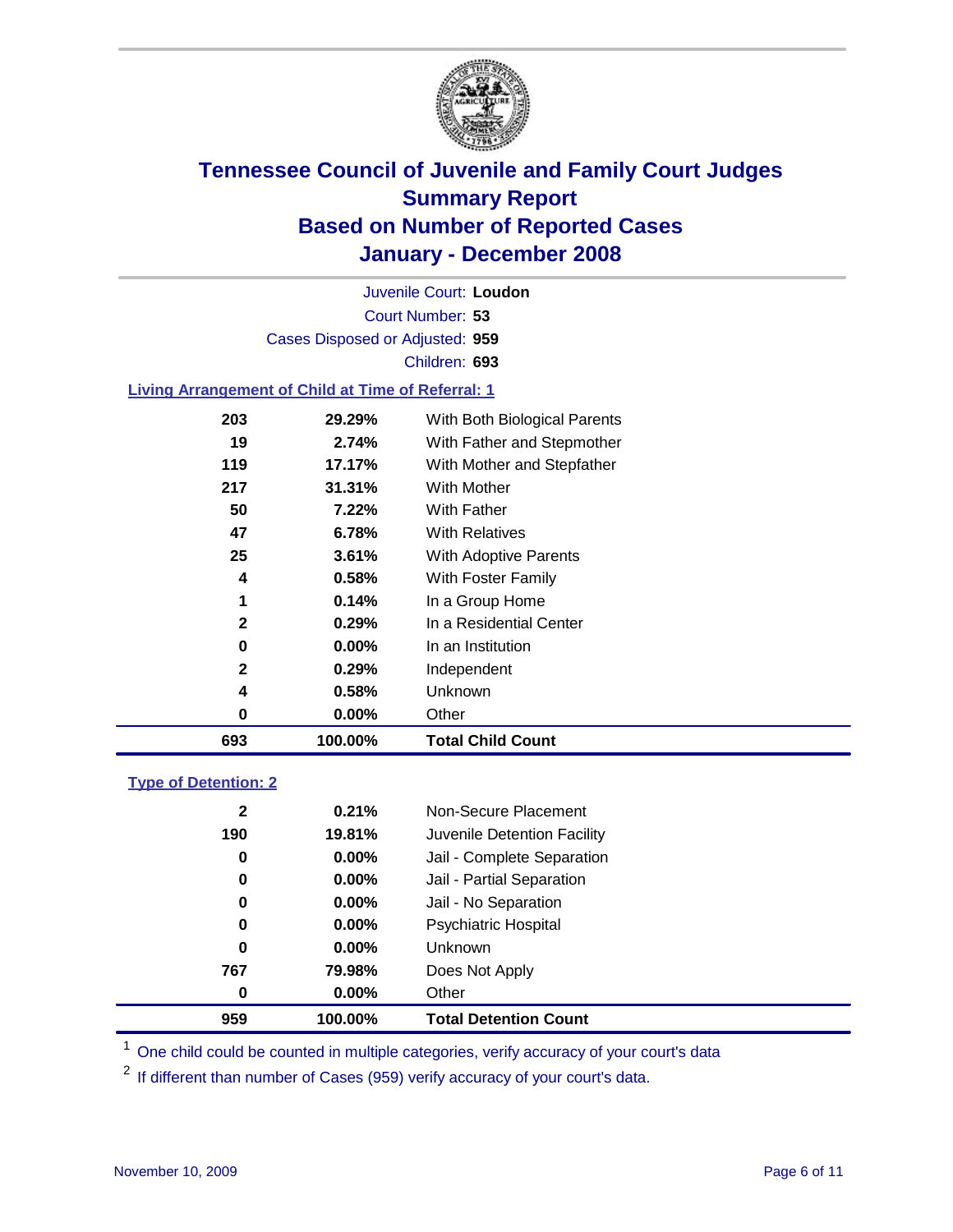

|                                                    | Juvenile Court: Loudon          |                                      |  |  |  |
|----------------------------------------------------|---------------------------------|--------------------------------------|--|--|--|
|                                                    |                                 | Court Number: 53                     |  |  |  |
|                                                    | Cases Disposed or Adjusted: 959 |                                      |  |  |  |
|                                                    |                                 | Children: 693                        |  |  |  |
| <b>Placement After Secure Detention Hearing: 1</b> |                                 |                                      |  |  |  |
| 187                                                | 19.50%                          | Returned to Prior Living Arrangement |  |  |  |
| 1                                                  | 0.10%                           | Juvenile Detention Facility          |  |  |  |
| $\bf{0}$                                           | 0.00%                           | Jail                                 |  |  |  |
| $\bf{0}$                                           | 0.00%                           | Shelter / Group Home                 |  |  |  |
| $\bf{0}$                                           | 0.00%                           | <b>Foster Family Home</b>            |  |  |  |
| $\bf{0}$                                           | 0.00%                           | Psychiatric Hospital                 |  |  |  |
| $\mathbf{2}$                                       | 0.21%                           | Unknown                              |  |  |  |
| 765                                                | 79.77%                          | Does Not Apply                       |  |  |  |
| 4                                                  | 0.42%                           | Other                                |  |  |  |
| 959                                                | 100.00%                         | <b>Total Placement Count</b>         |  |  |  |
|                                                    |                                 |                                      |  |  |  |
| <b>Intake Actions: 2</b>                           |                                 |                                      |  |  |  |
| 817                                                | 70.31%                          | <b>Petition Filed</b>                |  |  |  |
| $\bf{0}$                                           | 0.00%                           | <b>Motion Filed</b>                  |  |  |  |
| 132                                                | 11.36%                          | <b>Citation Processed</b>            |  |  |  |
| $\bf{0}$                                           | 0.00%                           | Notification of Paternity Processed  |  |  |  |
| 0                                                  | 0.00%                           | Scheduling of Judicial Review        |  |  |  |
| 1                                                  | 0.09%                           | Scheduling of Administrative Review  |  |  |  |
| $\bf{0}$                                           | 0.00%                           | Scheduling of Foster Care Review     |  |  |  |
| $\bf{0}$                                           | 0.00%                           | Unknown                              |  |  |  |
| $\bf{0}$                                           | 0.00%                           | Does Not Apply                       |  |  |  |
| 212                                                | 18.24%                          | Other                                |  |  |  |
| 1,162                                              | 100.00%                         | <b>Total Intake Count</b>            |  |  |  |

<sup>1</sup> If different than number of Cases (959) verify accuracy of your court's data.

<sup>2</sup> If different than number of Referral Reasons (1162), verify accuracy of your court's data.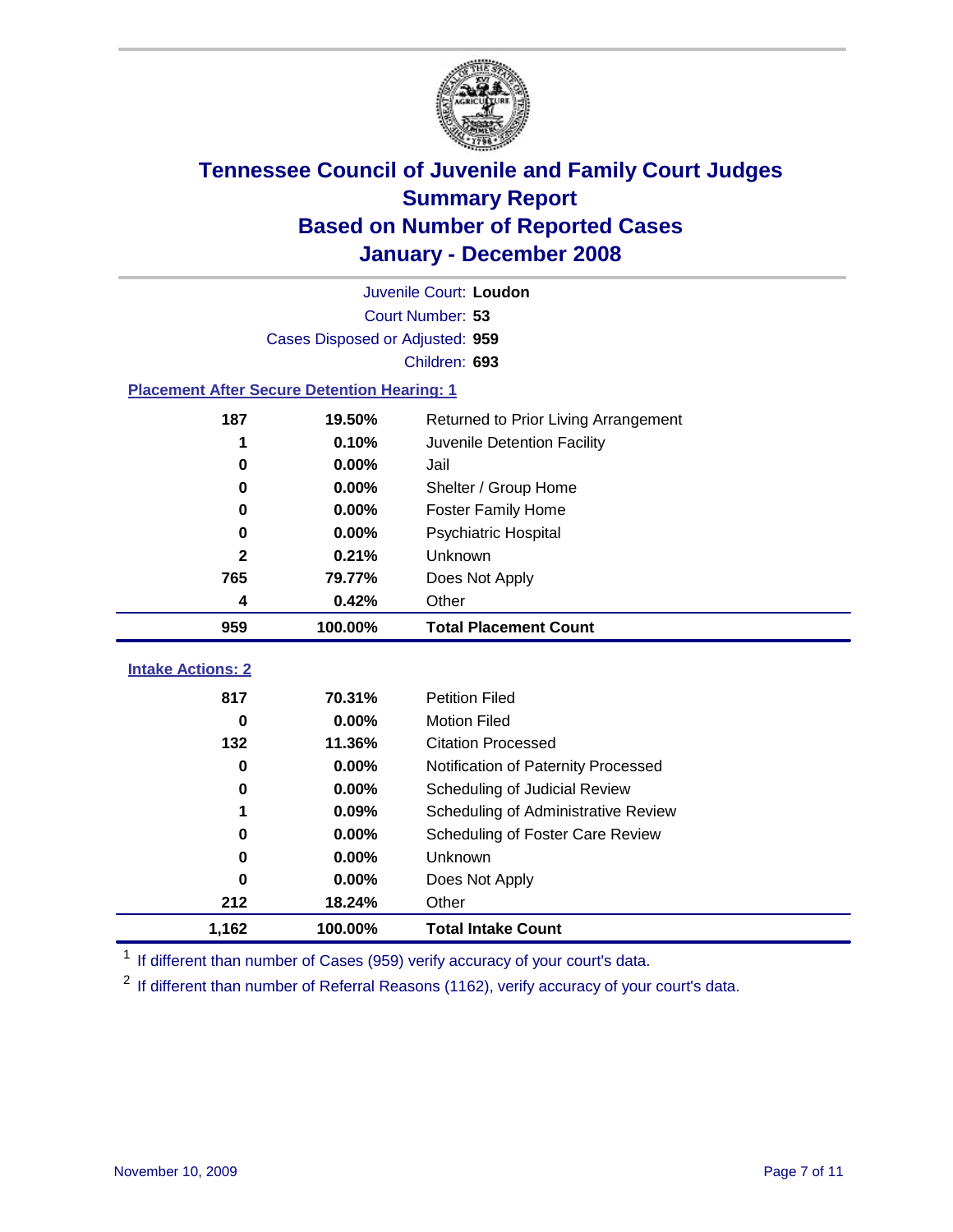

Court Number: **53** Juvenile Court: **Loudon** Cases Disposed or Adjusted: **959** Children: **693**

#### **Last Grade Completed by Child: 1**

| 17       | 2.45%   | Too Young for School     |
|----------|---------|--------------------------|
| $\bf{0}$ | 0.00%   | Preschool                |
| 20       | 2.89%   | Kindergarten             |
| 16       | 2.31%   | 1st Grade                |
| 8        | 1.15%   | 2nd Grade                |
| 17       | 2.45%   | 3rd Grade                |
| 17       | 2.45%   | 4th Grade                |
| 9        | 1.30%   | 5th Grade                |
| 39       | 5.63%   | 6th Grade                |
| 56       | 8.08%   | 7th Grade                |
| 94       | 13.56%  | 8th Grade                |
| 108      | 15.58%  | 9th Grade                |
| 154      | 22.22%  | 10th Grade               |
| 90       | 12.99%  | 11th Grade               |
| 6        | 0.87%   | 12th Grade               |
| $\bf{0}$ | 0.00%   | Non-Graded Special Ed    |
| 23       | 3.32%   | <b>GED</b>               |
| $\bf{0}$ | 0.00%   | Graduated                |
| 0        | 0.00%   | Never Attended School    |
| 19       | 2.74%   | Unknown                  |
| $\bf{0}$ | 0.00%   | Other                    |
| 693      | 100.00% | <b>Total Child Count</b> |

### **Enrolled in Special Education: 1**

<sup>1</sup> One child could be counted in multiple categories, verify accuracy of your court's data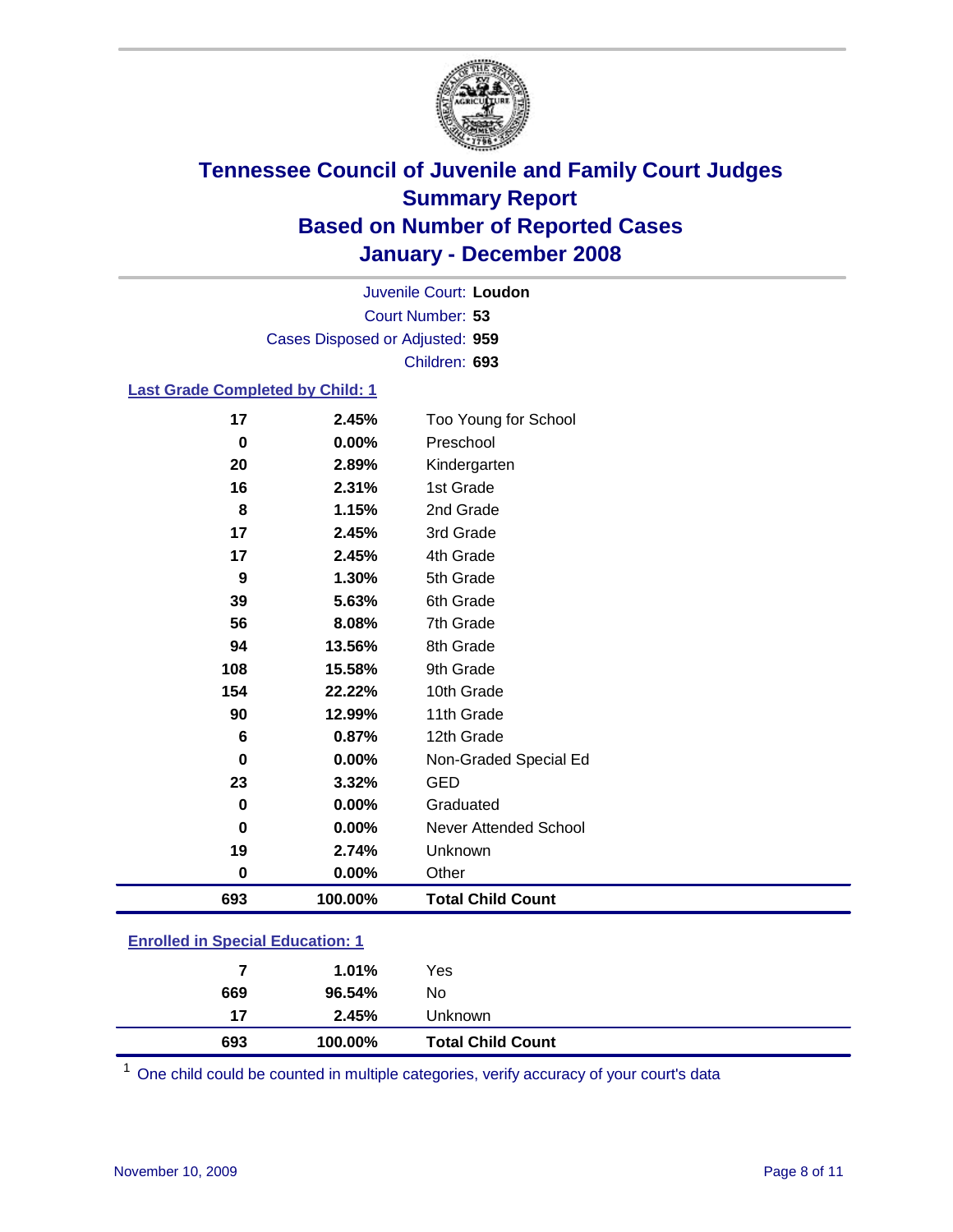

|                              |                                 | Juvenile Court: Loudon    |
|------------------------------|---------------------------------|---------------------------|
|                              |                                 | Court Number: 53          |
|                              | Cases Disposed or Adjusted: 959 |                           |
|                              |                                 | Children: 693             |
| <b>Action Executed By: 1</b> |                                 |                           |
| 548                          | 47.16%                          | Judge                     |
| 0                            | $0.00\%$                        | Referee                   |
| 113                          | 9.72%                           | <b>YSO</b>                |
| 501                          | 43.12%                          | Other                     |
| 0                            | $0.00\%$                        | Unknown                   |
| 1,162                        | 100.00%                         | <b>Total Action Count</b> |

### **Formal / Informal Actions: 1**

| 0     | $0.00\%$ | Dismissed                                        |
|-------|----------|--------------------------------------------------|
| 0     | $0.00\%$ | Retired / Nolle Prosequi                         |
| 432   | 37.18%   | <b>Complaint Substantiated Delinquent</b>        |
| 27    | 2.32%    | <b>Complaint Substantiated Status Offender</b>   |
| 3     | 0.26%    | <b>Complaint Substantiated Dependent/Neglect</b> |
| 0     | 0.00%    | <b>Complaint Substantiated Abused</b>            |
| 0     | 0.00%    | <b>Complaint Substantiated Mentally III</b>      |
| 577   | 49.66%   | Informal Adjustment                              |
| 0     | $0.00\%$ | <b>Pretrial Diversion</b>                        |
| 0     | $0.00\%$ | <b>Transfer to Adult Court Hearing</b>           |
| 0     | $0.00\%$ | Charges Cleared by Transfer to Adult Court       |
| 0     | $0.00\%$ | Special Proceeding                               |
| 123   | 10.59%   | <b>Review Concluded</b>                          |
| 0     | $0.00\%$ | Case Held Open                                   |
| 0     | $0.00\%$ | Other                                            |
| 0     | $0.00\%$ | Unknown                                          |
| 1,162 | 100.00%  | <b>Total Action Count</b>                        |

<sup>1</sup> If different than number of Referral Reasons (1162), verify accuracy of your court's data.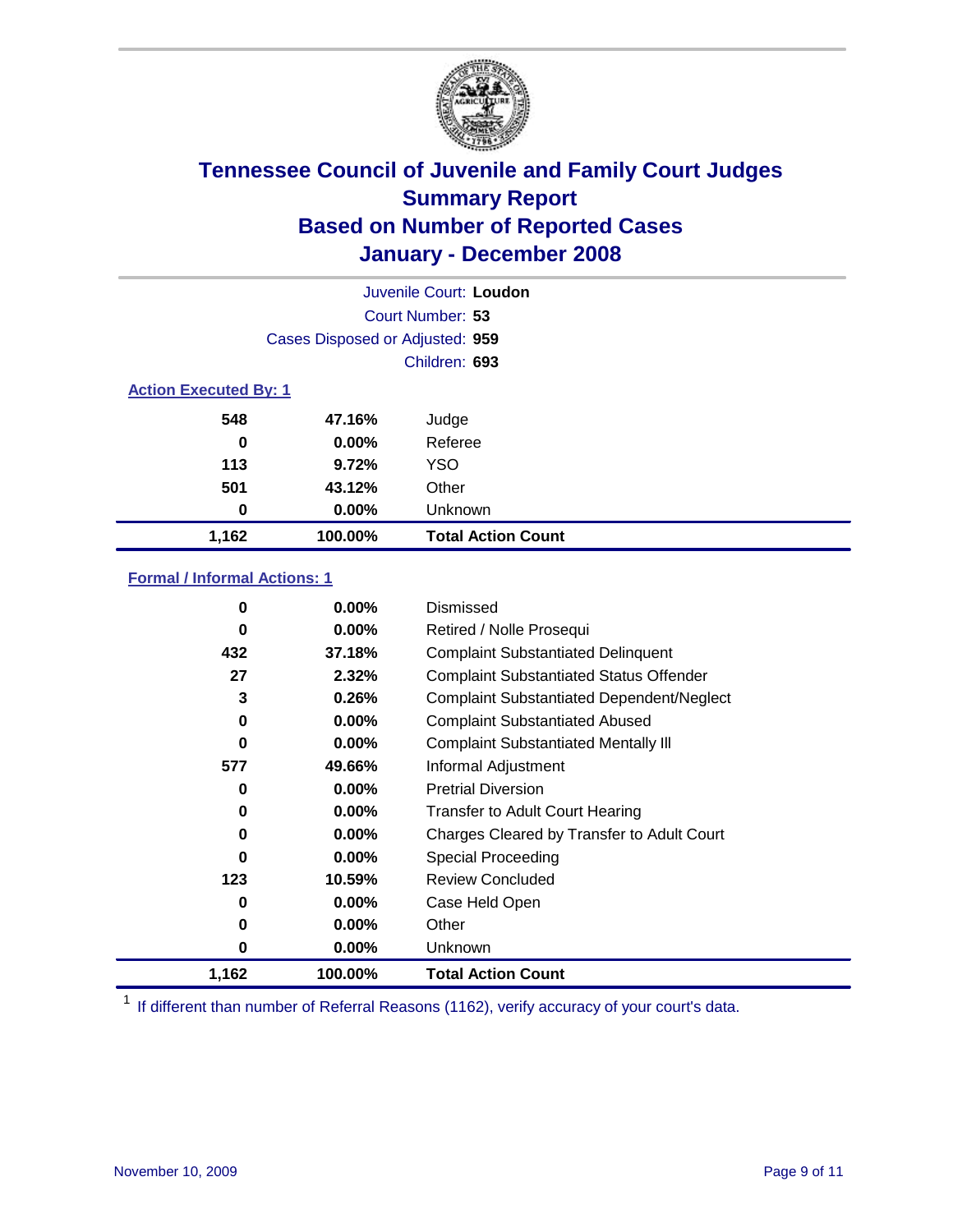

|                       |                                 | Juvenile Court: Loudon                                |
|-----------------------|---------------------------------|-------------------------------------------------------|
|                       |                                 | Court Number: 53                                      |
|                       | Cases Disposed or Adjusted: 959 |                                                       |
|                       |                                 | Children: 693                                         |
| <b>Case Outcomes:</b> |                                 | There can be multiple outcomes for one child or case. |
| 63                    | 2.79%                           | <b>Case Dismissed</b>                                 |
| $\bf{0}$              | 0.00%                           | Case Retired or Nolle Prosequi                        |
| 350                   | 15.47%                          | Warned / Counseled                                    |
| 1                     | 0.04%                           | <b>Held Open For Review</b>                           |
| 321                   | 14.19%                          | Supervision / Probation to Juvenile Court             |
| 1                     | 0.04%                           | <b>Probation to Parents</b>                           |
| 3                     | 0.13%                           | Referral to Another Entity for Supervision / Service  |
| 132                   | 5.84%                           | Referred for Mental Health Counseling                 |
| 76                    | 3.36%                           | Referred for Alcohol and Drug Counseling              |
| 0                     | 0.00%                           | <b>Referred to Alternative School</b>                 |
| 22                    | 0.97%                           | Referred to Private Child Agency                      |
| 124                   | 5.48%                           | Referred to Defensive Driving School                  |
| 3                     | 0.13%                           | Referred to Alcohol Safety School                     |
| 4                     | 0.18%                           | Referred to Juvenile Court Education-Based Program    |
| 65                    | 2.87%                           | Driver's License Held Informally                      |
| 0                     | 0.00%                           | <b>Voluntary Placement with DMHMR</b>                 |
| 0                     | 0.00%                           | <b>Private Mental Health Placement</b>                |
| 0                     | 0.00%                           | <b>Private MR Placement</b>                           |
| 1                     | 0.04%                           | Placement with City/County Agency/Facility            |
| 0                     | 0.00%                           | Placement with Relative / Other Individual            |
| 145                   | 6.41%                           | Fine                                                  |
| 275                   | 12.16%                          | <b>Public Service</b>                                 |
| 46                    | 2.03%                           | Restitution                                           |
| 1                     | 0.04%                           | <b>Runaway Returned</b>                               |
| 19                    | 0.84%                           | No Contact Order                                      |
| 0                     | 0.00%                           | Injunction Other than No Contact Order                |
| 0                     | 0.00%                           | <b>House Arrest</b>                                   |
| 0                     | 0.00%                           | <b>Court Defined Curfew</b>                           |
| 40                    | 1.77%                           | Dismissed from Informal Adjustment                    |
| 0                     | 0.00%                           | <b>Dismissed from Pretrial Diversion</b>              |
| 35                    | 1.55%                           | <b>Released from Probation</b>                        |
| 0                     | 0.00%                           | <b>Transferred to Adult Court</b>                     |
| 0                     | 0.00%                           | <b>DMHMR Involuntary Commitment</b>                   |